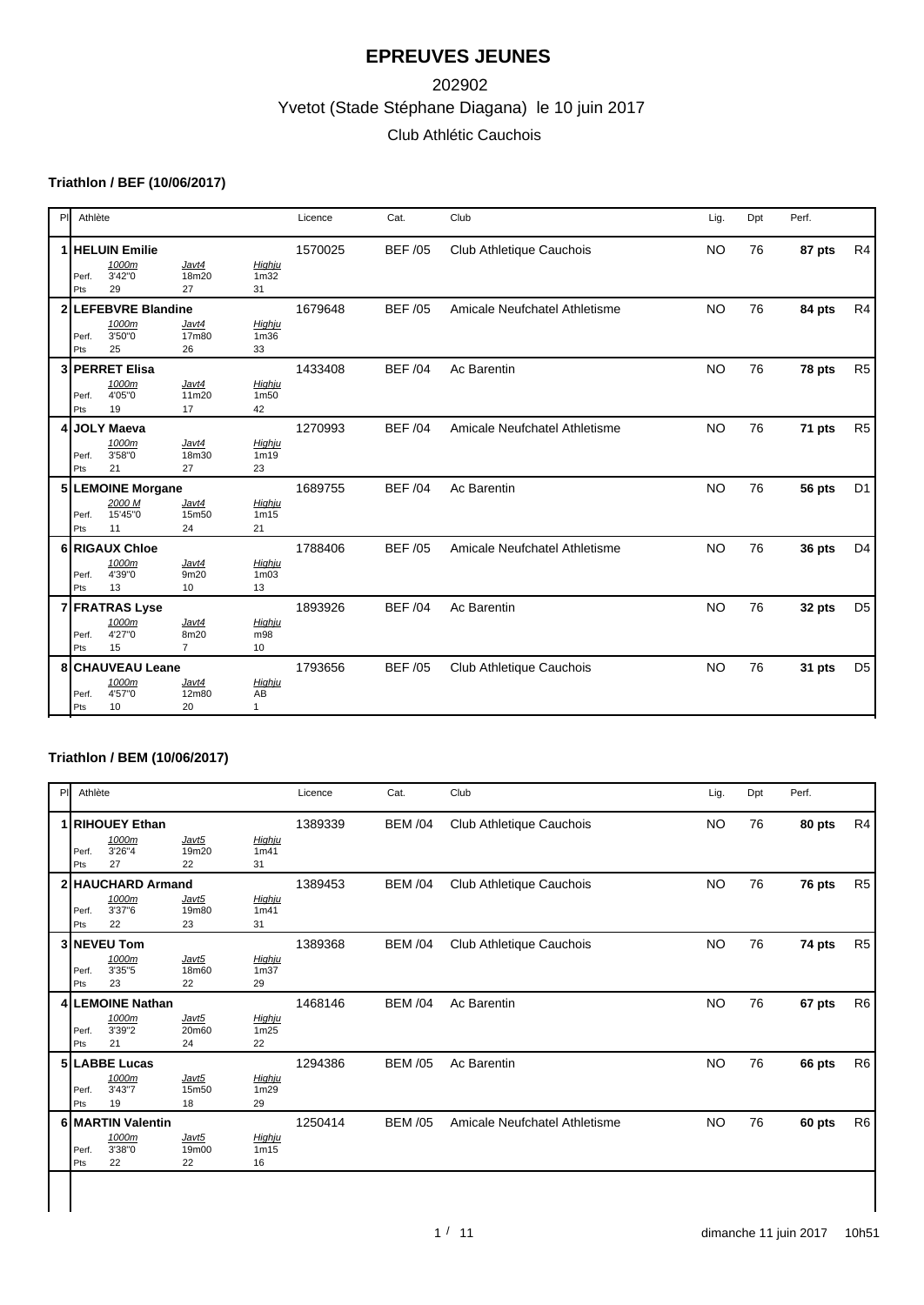# Yvetot (Stade Stéphane Diagana) le 10 juin 2017 202902 Club Athlétic Cauchois

### **Triathlon / BEM (10/06/2017)**

| PI | Athlète      |                                                     |                      |                                               | Licence | Cat.           | Club                          | Lig.      | Dpt | Perf.  |                |
|----|--------------|-----------------------------------------------------|----------------------|-----------------------------------------------|---------|----------------|-------------------------------|-----------|-----|--------|----------------|
|    | Perf.<br>Pts | <b>7 MORSLI Yanis</b><br>1000m<br>3'18"6<br>31      | Javt5<br>15m00<br>17 | Highju<br>1m05<br>10                          | 1924181 | <b>BEM /04</b> | Ac Barentin                   | <b>NO</b> | 76  | 58 pts | D <sub>1</sub> |
|    | Perf.<br>Pts | <b>8 MABIRE Gabriel</b><br>1000m<br>4'02"5<br>16    | Javt5<br>16m70<br>20 | Highju<br>1m15<br>16                          | 1757929 | <b>BEM /05</b> | Club Athletique Cauchois      | <b>NO</b> | 76  | 52 pts | D <sub>1</sub> |
|    | Perf.<br>Pts | 9 LECLUSELLE Quentin<br>1000m<br>4'04"8<br>16       | Javt5<br>13m60<br>14 | Highju<br>1 <sub>m20</sub><br>20              | 1672672 | <b>BEM /04</b> | Club Athletique Cauchois      | <b>NO</b> | 76  | 50 pts | D <sub>1</sub> |
|    | Perf.<br>Pts | <b>10 IDELAUNAY Mathis</b><br>1000m<br>4'19"6<br>13 | Javt5<br>19m10<br>22 | Highju<br>1 <sub>m</sub> 0 <sub>5</sub><br>10 | 1506685 | <b>BEM /05</b> | Club Athletique Cauchois      | <b>NO</b> | 76  | 45 pts | D <sub>2</sub> |
|    | Perf.<br>Pts | 11 RICAUX Tanguy<br>1000m<br>4'32"7<br>11           | Javt5<br>14m30<br>16 | Highju<br>1 <sub>m10</sub><br>13              | 1529029 | <b>BEM /05</b> | Amicale Neufchatel Athletisme | <b>NO</b> | 76  | 40 pts | D <sub>3</sub> |
|    | Perf.<br>Pts | 12 POCHON Eric<br>1000m<br>3'53"5<br>18             | Javt5<br>8m60<br>5   | Highju<br>1 <sub>m</sub> 10<br>13             | 1679653 | <b>BEM /05</b> | Amicale Neufchatel Athletisme | <b>NO</b> | 76  | 36 pts | D <sub>4</sub> |
|    | Perf.<br>Pts | 13 AUBIN Lucas<br>1000m<br>4'09"0<br>15             | Javt5<br>11m50<br>11 | Highju<br>1 <sub>m</sub> 05<br>10             | 1920488 | <b>BEM /04</b> | Amicale Yvetot Athletisme     | <b>NO</b> | 76  | 36 pts | D <sub>4</sub> |

### **Triathlon / MIF (10/06/2017)**

| PI | Athlète     |                                               |                                  |                           | Licence | Cat.    | Club                          | Lig.      | Dpt | Perf.  |                |
|----|-------------|-----------------------------------------------|----------------------------------|---------------------------|---------|---------|-------------------------------|-----------|-----|--------|----------------|
|    | Perf<br>Pts | ∣MARTIN Anais<br>1000m<br>3'30"0<br>29        | Javt5<br>22m80<br>28             | Longju<br>3m90 (NC)<br>21 | 1250410 | MIF /02 | Amicale Neufchatel Athletisme | <b>NO</b> | 76  | 78 pts | R4             |
|    | Perf<br>Pts | 2 DELACOURE Amandine<br>1000m<br>3'47"2<br>19 | Longju<br>4m31 (NC)<br>27        | Javt5<br>19m60<br>24      | 1697503 | MIF /03 | Amicale Yvetot Athletisme     | <b>NO</b> | 76  | 70 pts | R4             |
|    | Perf<br>Pts | 3 LABBE Lea<br>3000 M<br>19'07"9<br>32        | Longju<br>3m75 (NC)<br>19        | Javt5<br>14m80<br>18      | 1218054 | MIF /02 | Ac Barentin                   | <b>NO</b> | 76  | 69 pts | R <sub>5</sub> |
|    | Perf<br>Pts | 4 VASSE Adelie<br>1000m<br>3'48"6<br>19       | <u>Longju</u><br>3m78 (NC)<br>19 | Javt5<br>11m80<br>12      | 1697524 | MIF /03 | Amicale Yvetot Athletisme     | NO.       | 76  | 50 pts | D <sub>1</sub> |
|    | Perf<br>Pts | 5 FERREIRA Mathilde<br>1000m<br>4'21"1<br>13  | Longju<br>3m84 (NC)<br>20        | Javt5<br>13m10<br>15      | 1127529 | MIF /02 | Ac Barentin                   | <b>NO</b> | 76  | 48 pts | D <sub>2</sub> |

### **Triathlon / MIM (10/06/2017)**

|              | PI Athlète                                      |                                  |                             | Licence | Cat.    | Club                     | Lig.      | Dpt | Perf.  |    |
|--------------|-------------------------------------------------|----------------------------------|-----------------------------|---------|---------|--------------------------|-----------|-----|--------|----|
| Perf.<br>Pts | 1   MARSOLLET Timothee<br>1000m<br>3'09"8<br>25 | <u>Lonqiu</u><br>5m58 (NC)<br>32 | <u>Javt6</u><br>24m40<br>20 | 1300379 | MIM /02 | Club Athletique Cauchois | <b>NO</b> | 76  | 77 pts | R4 |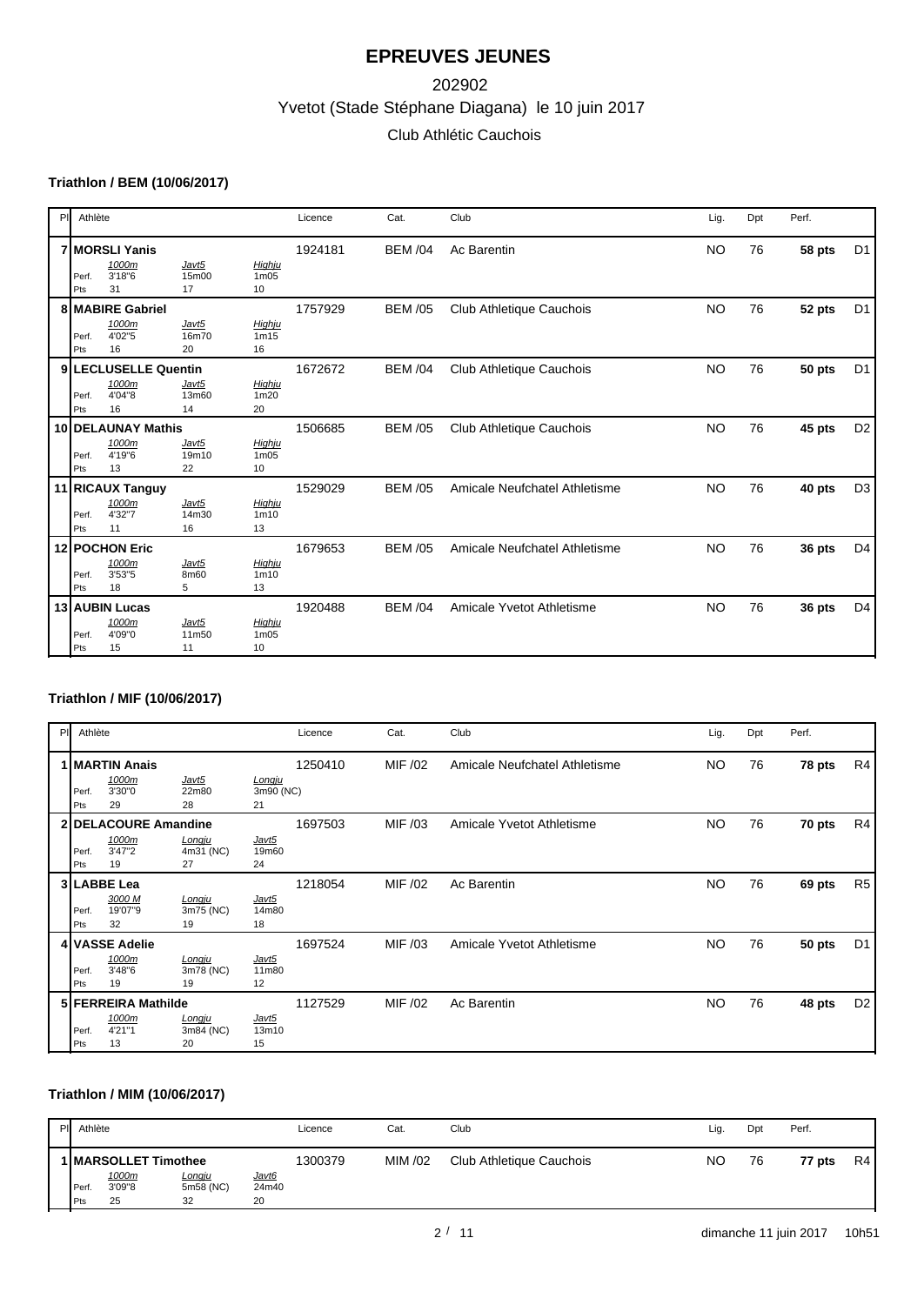# Yvetot (Stade Stéphane Diagana) le 10 juin 2017 202902 Club Athlétic Cauchois

### **Triathlon / MIM (10/06/2017)**

| PIL | Athlète            |                                                      |                           |                           | Licence | Cat.    | Club           | Lig.      | Dpt | Perf.  |                |
|-----|--------------------|------------------------------------------------------|---------------------------|---------------------------|---------|---------|----------------|-----------|-----|--------|----------------|
|     | <b>Perf</b><br>Pts | 2 MERCIER Matisse<br>1000m<br>3'36"4<br>15           | Javt6<br>26m10<br>22      | Longju<br>4m33 (NC)<br>19 | 1202176 | MIM /03 | Ac Barentin    | <b>NO</b> | 76  | 56 pts | D <sub>1</sub> |
|     | Perf<br>Pts        | <b>3 DESVEAUX Alexandre</b><br>1000m<br>3'20"5<br>19 | Javt6<br>18m50<br>14      | Longju<br>3m68 (NC)<br>13 | 1258571 | MIM /03 | Ac Barentin    | <b>NO</b> | 76  | 46 pts | D2             |
|     | Perf.<br>Pts       | 4 HOBBE Logan<br>1000m<br>4'15"5                     | Longju<br>3m47 (NC)<br>10 | Javt6<br>11m90<br>6       | 1747850 | MIM /02 | Us Forgionne A | <b>NO</b> | 76  | 23 pts | D7             |
|     | Perf.<br>Pts       | 5 GARNIER Nathan<br>1000m<br>4'31"0<br>3             | Longju<br>3m88 (NC)<br>14 | Javt6<br>11m30<br>5       | 1576223 | MIM /03 | Ac Barentin    | <b>NO</b> | 76  | 22 pts | D7             |

#### **Triathlon / POF (10/06/2017)**

| P            | Athlète |                            |                | Licence   | Cat.           | Club                           | Lig.      | Dpt | Perf.  |
|--------------|---------|----------------------------|----------------|-----------|----------------|--------------------------------|-----------|-----|--------|
|              |         | <b>BOURGEOIS Constance</b> |                | 1697206   | POF /06        | Amicale Neufchatel Athletisme  | <b>NO</b> | 76  | 52 pts |
|              |         | 1000m                      | Pds2           | Longju    |                |                                |           |     |        |
|              | Perf.   | 3'52"1                     | 5m88           | 3m00 (NC) |                |                                |           |     |        |
|              | Pts     | 24                         | 12             | 16        |                |                                |           |     |        |
| 2            |         | THOMAS Jasmine             |                | 1893412   | <b>POF /07</b> | Ac Barentin                    | <b>NO</b> | 76  | 44 pts |
|              |         | 1000m                      | Pds2           | Longju    |                |                                |           |     |        |
|              | Perf.   | 4'34"4                     | 5m89           | 3m15 (NC) |                |                                |           |     |        |
|              | Pts     | 14                         | 12             | 18        |                |                                |           |     |        |
| $\mathbf{3}$ |         | <b>HEBERT Lucille</b>      |                | 1765496   | POF /06        | Club Athletique Cauchois       | <b>NO</b> | 76  | 43 pts |
|              |         | 1000m                      | Pds2           | Longju    |                |                                |           |     |        |
|              | Perf.   | 4'32"5                     | 6m10           | 2m80 (NC) |                |                                |           |     |        |
|              | Pts     | 15                         | 15             | 13        |                |                                |           |     |        |
|              |         | 4 LEMOINE Ines             |                | 1675232   | POF /06        | Ac Barentin                    | <b>NO</b> | 76  | 41 pts |
|              |         | 1000m                      | Pds2           | Longju    |                |                                |           |     |        |
|              | Perf.   | 4'32"2                     | 5m18           | 3m30 (NC) |                |                                |           |     |        |
|              | Pts     | 15                         | 5              | 21        |                |                                |           |     |        |
|              |         | 5 FERME Lucille            |                | 1793629   | <b>POF /07</b> | Club Athletique Cauchois       | <b>NO</b> | 76  | 40 pts |
|              |         | 1000m                      | Pds2           | Longju    |                |                                |           |     |        |
|              | Perf.   | 4'02"3                     | 4m27           | 3m10 (NC) |                |                                |           |     |        |
|              | Pts     | 21                         | 1              | 18        |                |                                |           |     |        |
| 6            |         | <b>GENTIEN Chriscylia</b>  |                | 1842144   | <b>POF /07</b> | Ac Barentin                    | <b>NO</b> | 76  | 40 pts |
|              |         | 1000m                      | Pds2           | Longju    |                |                                |           |     |        |
|              | Perf.   | 4'51"6                     | 7m15           | 2m70 (NC) |                |                                |           |     |        |
|              | Pts     | 11                         | 18             | 11        |                |                                |           |     |        |
| 7            |         | <b>DRAME Amy</b>           |                | 1692509   | <b>POF /06</b> | Union Sportive Argenteuillaise | $I-F$     | 95  | 40 pts |
|              |         | 1000m                      | Pds2           | Longju    |                |                                |           |     |        |
|              | Perf.   | 4'36"8                     | 5m96           | 2m80 (NC) |                |                                |           |     |        |
|              | Pts     | 14                         | 13             | 13        |                |                                |           |     |        |
| 8            |         | <b>CAILLOU Dorianne</b>    |                | 1793577   | <b>POF /06</b> | Club Athletique Cauchois       | <b>NO</b> | 76  | 38 pts |
|              |         | 1000m                      | Pds2           | Longju    |                |                                |           |     |        |
|              | Perf.   | 4'53"7                     | 5m40           | 3m20 (NC) |                |                                |           |     |        |
|              | Pts     | 11                         | 8              | 19        |                |                                |           |     |        |
| 9            |         | <b>PAILLETTE Jeanne</b>    |                | 1924121   | POF /06        | Ac Barentin                    | <b>NO</b> | 76  | 34 pts |
|              |         | 1000 M                     | Pds2           | Longju    |                |                                |           |     |        |
|              | Perf.   | 7'18"3                     | 4m92           | 2m70 (NC) |                |                                |           |     |        |
|              | Pts     | 20                         | 3              | 11        |                |                                |           |     |        |
|              |         | 10 GOPOIS Lola             |                | 1764181   | <b>POF /07</b> | Club Athletique Cauchois       | <b>NO</b> | 76  | 33 pts |
|              |         | 1000m                      | Pds2           | Longju    |                |                                |           |     |        |
|              | Perf.   | 4'18"6                     | 5m30           | 2m55 (NC) |                |                                |           |     |        |
|              | Pts     | 18                         | $\overline{7}$ | 8         |                |                                |           |     |        |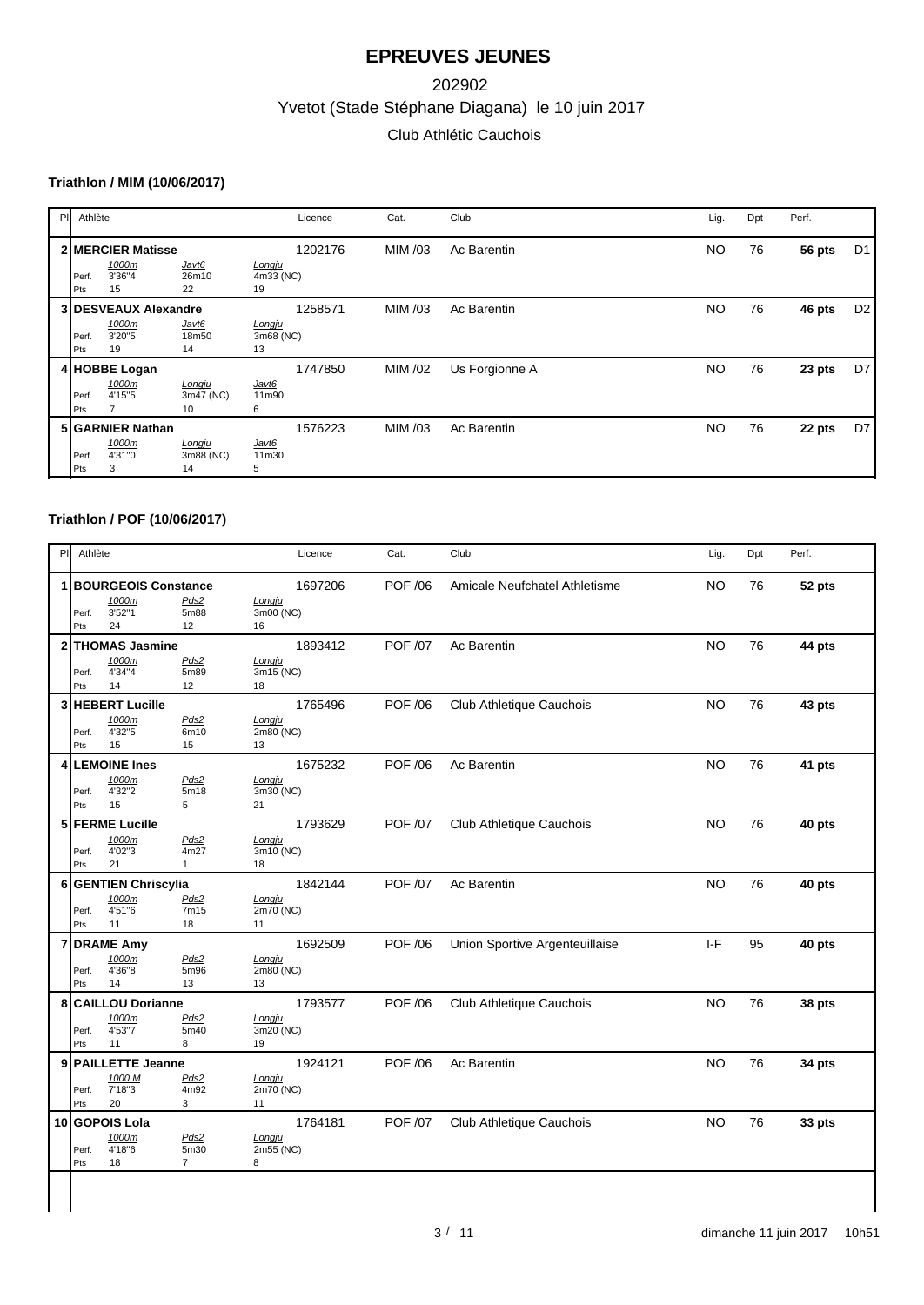# Yvetot (Stade Stéphane Diagana) le 10 juin 2017 202902 Club Athlétic Cauchois

### **Triathlon / POF (10/06/2017)**

| P  | Athlète                                                                | Licence                             | Cat.           | Club                           | Lig.      | Dpt | Perf.  |
|----|------------------------------------------------------------------------|-------------------------------------|----------------|--------------------------------|-----------|-----|--------|
|    | 10 LETELLIER Emily<br>1000m<br>Pds2                                    | 1935084<br>Longju                   | <b>POF /07</b> | Club Athletique Cauchois       | <b>NO</b> | 76  | 33 pts |
|    | 4'15"5<br>4m41<br>Perf.<br>18<br>Pts<br>$\mathbf{1}$                   | 2m95 (NC)<br>14                     |                |                                |           |     |        |
|    | 12 LEFEVRE Johanne                                                     | 1910519                             | <b>POF /07</b> | Club Athletique Cauchois       | <b>NO</b> | 76  | 32 pts |
|    | Pds2<br>1000m<br>4'30"5<br>4m06<br>Perf.                               | Longju<br>3m00 (NC)                 |                |                                |           |     |        |
|    | Pts<br>15<br>$\mathbf{1}$<br>13 HESNARD Louane                         | 16<br>1909438                       | <b>POF /07</b> | Club Athletique Cauchois       | <b>NO</b> | 76  |        |
|    | 1000m<br>Pds2<br>4'43"9<br>3m95<br>Perf.<br>13<br>Pts                  | Longju<br>3m05 (NC)                 |                |                                |           |     | 31 pts |
|    | $\mathbf{1}$<br>13 LOUBAR Dihiya                                       | 17<br>1887986                       | POF /06        | Union Sportive Argenteuillaise | $I-F$     | 95  | 31 pts |
|    | 1000m<br>Pds2<br>4'21"6<br>5m20<br>Perf.<br>17<br>6<br>Pts             | Longju<br>2m50 (NC)<br>8            |                |                                |           |     |        |
|    | 15 LUCAS Adele<br>Pds2<br>1000m                                        | 1935780<br>Longju                   | <b>POF /06</b> | Ac Barentin                    | <b>NO</b> | 76  | 31 pts |
|    | 4'34"2<br>4m97<br>Perf.<br>14<br>3<br>Pts                              | 2m90 (NC)<br>14                     |                |                                |           |     |        |
|    | 16 KOST Elise                                                          | 1885594                             | <b>POF /06</b> | Ac Barentin                    | <b>NO</b> | 76  | 29 pts |
|    | 1000m<br>Pds2<br>4'31"0<br>4m40<br>Perf.<br>15<br>Pts<br>$\mathbf{1}$  | Longju<br>2m85 (NC)<br>13           |                |                                |           |     |        |
| 17 | <b>BEAUFILS Lalie</b>                                                  | 1910792                             | <b>POF /07</b> | Ac Barentin                    | <b>NO</b> | 76  | 27 pts |
|    | 1000m<br>Pds2<br>4'16"2<br>4m46<br>Perf.<br>18<br>$\mathbf{1}$<br>Pts  | Longju<br>2m55 (NC)<br>8            |                |                                |           |     |        |
|    | 18 CHIHEB Aya                                                          | 1897453                             | <b>POF /06</b> | Union Sportive Argenteuillaise | $I-F$     | 95  | 26 pts |
|    | 1000 M<br>Pds2<br>7'20"0<br>4m82<br>Perf.<br>20<br>3<br>Pts            | Longju<br>2m20 (NC)<br>3            |                |                                |           |     |        |
| 19 | <b>LEMOINE Gabrielle</b>                                               | 1640376                             | POF /07        | Ac Barentin                    | <b>NO</b> | 76  | 25 pts |
|    | 1000m<br>Pds2<br>4'17"0<br>4m39<br>Perf.<br>18<br>Pts<br>$\mathbf{1}$  | Longju<br>2m40 (NC)<br>6            |                |                                |           |     |        |
|    | 20 BOITEZ Lilou                                                        | 1788389                             | <b>POF /06</b> | Amicale Neufchatel Athletisme  | <b>NO</b> | 76  | 25 pts |
|    | 1000m<br>Pds2<br>AB<br>6m60<br>Perf.<br>$\mathbf{1}$<br>Pts<br>16      | Longju<br>2m55 (NC)<br>8            |                |                                |           |     |        |
|    | 21 LECAUDE Suzane                                                      | 1783397                             | <b>POF /07</b> | Ac Barentin                    | <b>NO</b> | 76  | 25 pts |
|    | 1000m<br>Pds2<br>4'29"5<br>4m41<br>Perf.<br>15<br>Pts<br>$\mathbf{1}$  | Longju<br>2m60 (NC)<br>9            |                |                                |           |     |        |
|    | 22 BOIVIN Lou                                                          | 1931055                             | POF /06        | Ac Barentin                    | <b>NO</b> | 76  | 24 pts |
|    | 1000 M<br>Pds2<br>7'18"6<br>4m22<br>Perf.<br>20<br>$\mathbf{1}$<br>Pts | Longju<br>2m25 (NC)<br>3            |                |                                |           |     |        |
|    | 23 DESVEAUX Lise                                                       | 1870290                             | POF /07        | Ac Barentin                    | <b>NO</b> | 76  | 21 pts |
|    | 1000m<br>Pds2<br>4'48"7<br>4m19<br>Perf.<br>12<br>Pts<br>$\mathbf{1}$  | Longju<br>2m55 (NC)<br>8            |                |                                |           |     |        |
|    | 24 BENAGZAL Lehna                                                      | 1674117                             | POF /07        | Union Sportive Argenteuillaise | $I-F$     | 95  | 20 pts |
|    | Pds2<br>1000m<br>4'15"2<br>3m17<br>Perf.<br>Pts<br>18<br>$\mathbf{1}$  | Longju<br>2m10 (NC)<br>$\mathbf{1}$ |                |                                |           |     |        |
|    | 25 GARNIER Cezia                                                       | 1771646                             | POF /06        | Ac Barentin                    | <b>NO</b> | 76  | 20 pts |
|    | 1000m<br>Pds2<br>5'09"4<br>4m20<br>Perf.<br>8<br>Pts<br>$\mathbf{1}$   | Longju<br>2m70 (NC)<br>11           |                |                                |           |     |        |
|    | 26 MOREL Louane                                                        | 1679668                             | <b>POF /07</b> | Amicale Neufchatel Athletisme  | <b>NO</b> | 76  | 18 pts |
|    | 1000m<br>Pds2                                                          | Longju<br>2m10 (NC)                 |                |                                |           |     |        |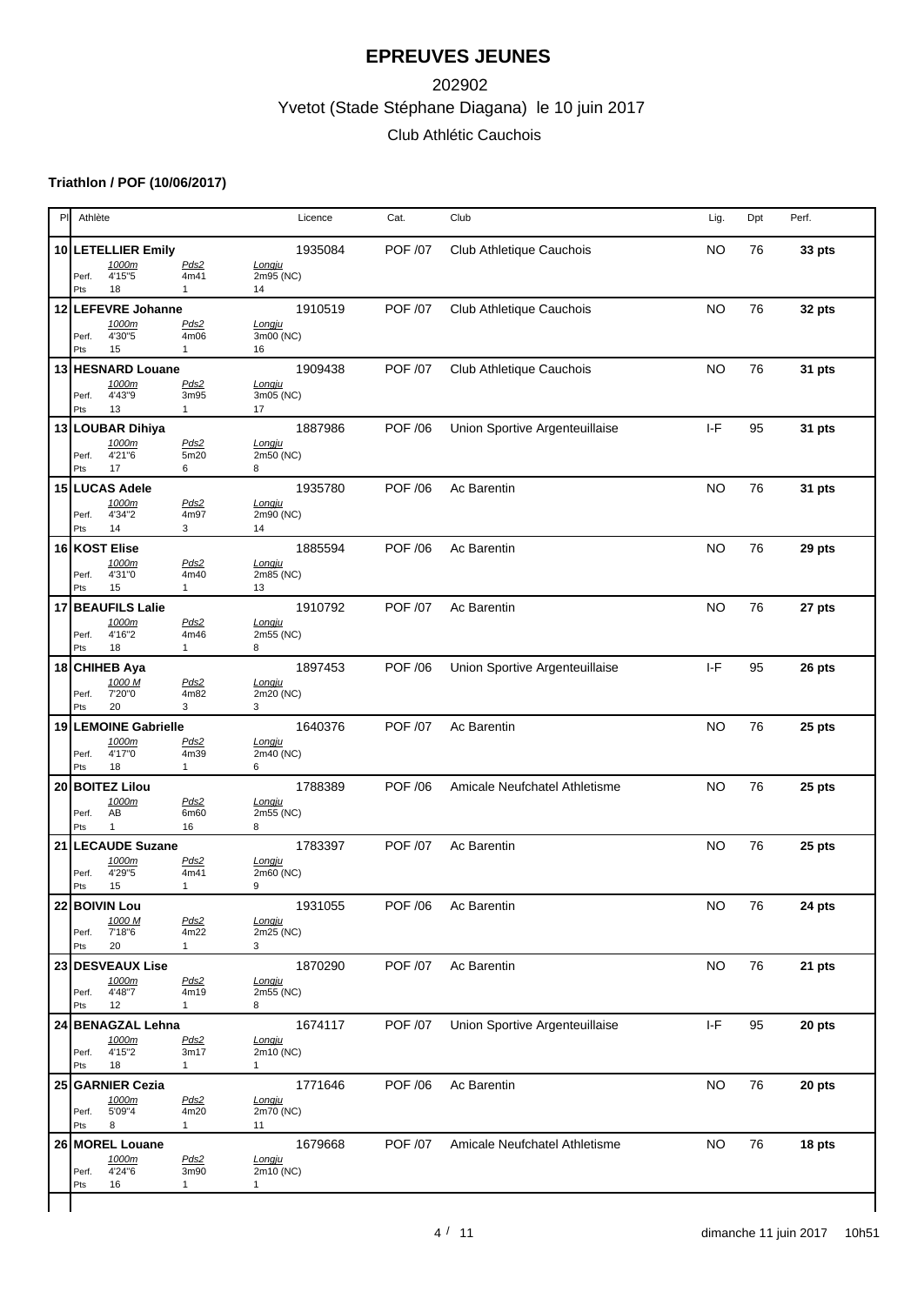# Yvetot (Stade Stéphane Diagana) le 10 juin 2017 202902 Club Athlétic Cauchois

### **Triathlon / POF (10/06/2017)**

| PI | Athlète                                                                                                 | Licence                                        | Cat.           | Club                           | Lig.      | Dpt | Perf.  |
|----|---------------------------------------------------------------------------------------------------------|------------------------------------------------|----------------|--------------------------------|-----------|-----|--------|
|    | 27 BINDA Azaria<br>1000m<br>Pds2<br>4'37"2<br>4m89<br>Perf.<br>3<br>14<br>Pts                           | 1885845<br>Longju<br>2m10 (NC)<br>$\mathbf{1}$ | <b>POF /07</b> | Ac Barentin                    | <b>NO</b> | 76  | 18 pts |
|    | 28 MEBARKIA Camelia<br>1000m<br>Pds2<br>5'28"9<br>3m85<br>Perf.<br>5<br>Pts                             | 1801439<br>Longju<br>2m60 (NC)<br>9            | <b>POF /07</b> | Union Sportive Argenteuillaise | $I-F$     | 95  | 15 pts |
|    | 29 PRIEUR Margaux<br>1000m<br>Pds2<br>4'48"3<br>4m10<br>Perf.<br>12<br>Pts<br>1                         | 1960905<br>Longju<br>2m10 (NC)                 | <b>POF /07</b> | Amicale Neufchatel Athletisme  | <b>NO</b> | 76  | 14 pts |
|    | <b>30 HENNETIER Alice</b><br>1000 M<br>Pds2<br>8'16"1<br>4m98<br>Perf.<br>10<br>3<br>Pts                | 1924207<br>Longju<br>2m05 (NC)                 | <b>POF /06</b> | Ac Barentin                    | <b>NO</b> | 76  | 14 pts |
|    | 31 LEPRETRE Camille<br>1000m<br>Pds2<br>3m21<br>4'50"1<br>Perf.<br>11<br>Pts<br>1                       | 1697216<br>Longju<br>1m95 (NC)                 | <b>POF /07</b> | Amicale Neufchatel Athletisme  | <b>NO</b> | 76  | 13 pts |
|    | 32 HAVARD Juliette<br>1000m<br>Pds2<br>5'14"4<br>4m55<br>Perf.<br>$\overline{7}$<br>Pts<br>$\mathbf{1}$ | 1913808<br>Longju<br>1m95 (NC)                 | <b>POF /06</b> | Amicale Neufchatel Athletisme  | <b>NO</b> | 76  | 9 pts  |
|    | 33 DIABIRA Halimat<br>1000m<br>Pds2<br>5'18"1<br>3m69<br>Perf.<br>Pts<br>6                              | 1911263<br>Longju<br>1m75 (NC)                 | <b>POF /06</b> | Union Sportive Argenteuillaise | $1-F$     | 95  | 8 pts  |

### **Triathlon / EAF (10/06/2017)**

| P | Athlète      |                                                 |                                |                                         | Licence | Cat.           | Club                           | Lig.      | Dpt | Perf.  |
|---|--------------|-------------------------------------------------|--------------------------------|-----------------------------------------|---------|----------------|--------------------------------|-----------|-----|--------|
| 1 | Perf.<br>Pts | <b>RIHOUEY Armelle</b><br>500m<br>1'50"40<br>27 | Pentb<br>8m8<br>20             | <b>Vortex</b><br>9m40<br>6              | 1569998 | <b>EAF /08</b> | Club Athletique Cauchois       | <b>NO</b> | 76  | 53 pts |
|   | Perf.<br>Pts | 2 VELCY Lisa<br>500m<br>1'51"64<br>26           | Pentb<br>8m0<br>16             | <b>Vortex</b><br>9m52<br>$\overline{7}$ | 1692494 | <b>EAF /08</b> | Union Sportive Argenteuillaise | $I-F$     | 95  | 49 pts |
|   | Perf.<br>Pts | 3 LEGER Shona<br>500m<br>1'53"91<br>25          | Pentb<br>7m9<br>16             | <b>Vortex</b><br>9m60<br>$\overline{7}$ | 1909461 | <b>EAF /08</b> | Club Athletique Cauchois       | <b>NO</b> | 76  | 48 pts |
|   | Perf.<br>Pts | 4 DUROSAY Lisa<br>500m<br>1'53"55<br>25         | Pentb<br>7m9<br>16             | <b>Vortex</b><br>7m <sub>55</sub><br>5  | 1795314 | <b>EAF /08</b> | Amicale Yvetot Athletisme      | <b>NO</b> | 76  | 46 pts |
|   | Perf.<br>Pts | 5 AGNEAU-LODIN Shanis<br>500m<br>1'57"51<br>22  | Pentb<br>8m2<br>17             | <b>Vortex</b><br>6m04<br>$\overline{4}$ | 1897641 | <b>EAF /08</b> | Union Sportive Argenteuillaise | $I-F$     | 95  | 43 pts |
|   | Perf.<br>Pts | 5 DELVAL Leane<br>500m<br>1'57"26<br>22         | Pentb<br>7 <sub>m8</sub><br>15 | <b>Vortex</b><br>8m70<br>6              | 1697438 | <b>EAF /09</b> | Amicale Yvetot Athletisme      | <b>NO</b> | 76  | 43 pts |
|   | Perf.<br>Pts | 7 HEMARD Angele<br>500m<br>1'56"10<br>23        | Pentb<br>7m7<br>15             | Vortex<br>6m35<br>$\overline{4}$        | 1783424 | <b>EAF /09</b> | Ac Barentin                    | <b>NO</b> | 76  | 42 pts |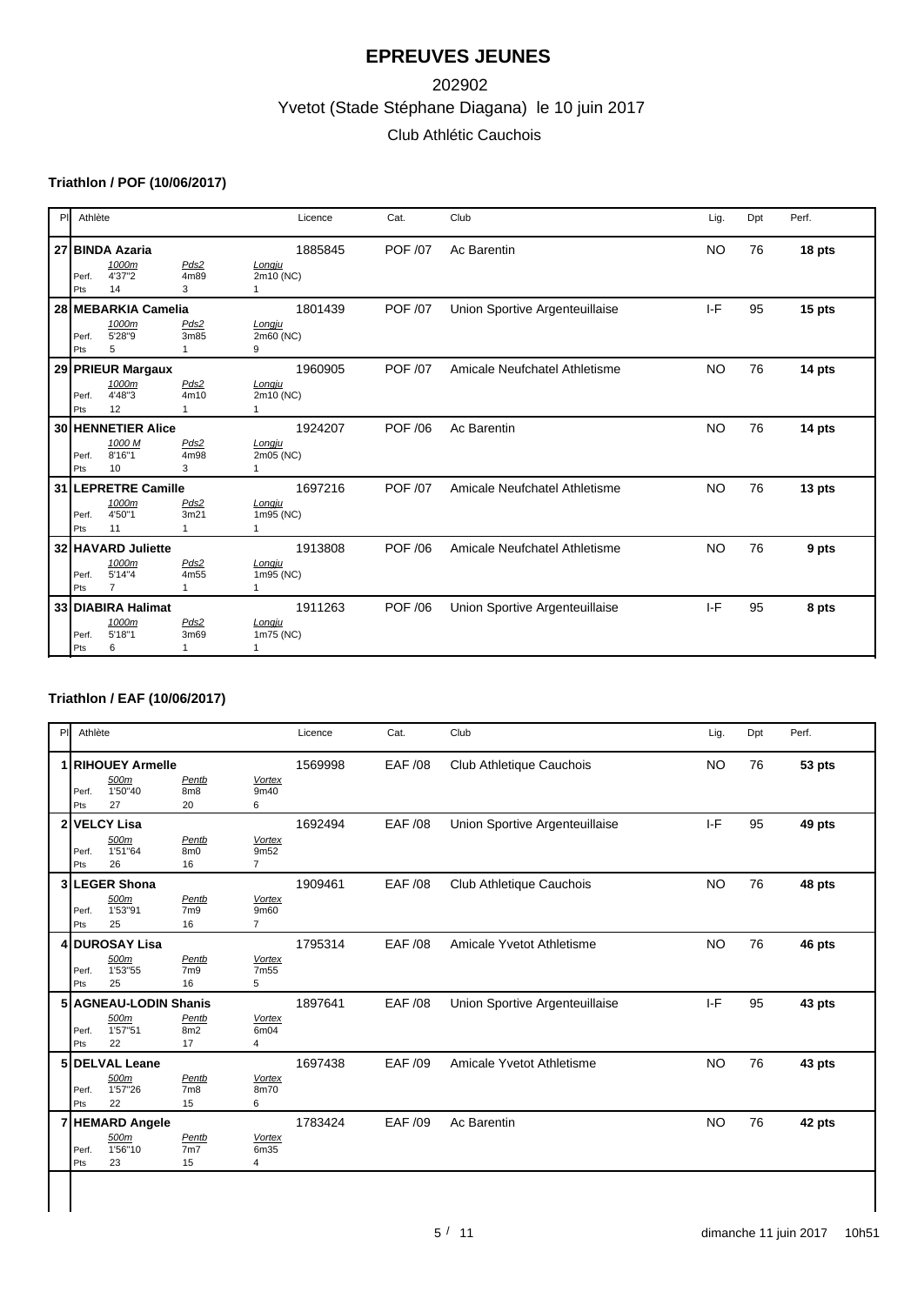# Yvetot (Stade Stéphane Diagana) le 10 juin 2017 202902 Club Athlétic Cauchois

### **Triathlon / EAF (10/06/2017)**

| PI | Athlète      |                               |                          |                       | Licence | Cat.           | Club                           | Lig.                                             | Dpt | Perf.  |
|----|--------------|-------------------------------|--------------------------|-----------------------|---------|----------------|--------------------------------|--------------------------------------------------|-----|--------|
|    |              | 8 BACHELET Oceane<br>500m     | <b>Pentb</b>             | <b>Vortex</b>         | 1951417 | <b>EAF /08</b> | Amicale Yvetot Athletisme      | <b>NO</b>                                        | 76  | 41 pts |
|    | Perf.<br>Pts | 2'06"60<br>17                 | 8m6<br>19                | 7m40<br>5             |         |                |                                |                                                  |     |        |
| 9  |              | <b>BOUCIFI Jena</b>           |                          |                       | 1679168 | EAF /08        | Union Sportive Argenteuillaise | $I-F$                                            | 95  | 41 pts |
|    | Perf.        | 500m<br>2'05"51               | Pentb<br>8m3             | <b>Vortex</b><br>6m85 |         |                |                                |                                                  |     |        |
|    | Pts          | 18                            | 18                       | 5                     |         |                |                                |                                                  |     |        |
| 9  |              | <b>DIOP Amina</b>             |                          |                       | 1716805 | EAF /09        | Ac Barentin                    | <b>NO</b>                                        | 76  | 41 pts |
|    | Perf.        | 500m<br>2'04"09               | Pentb<br>8m3             | <b>Vortex</b><br>6m90 |         |                |                                |                                                  |     |        |
|    | Pts          | 18                            | 18                       | 5                     |         |                |                                |                                                  |     |        |
|    |              | 11 REVERTEGAT Amandine        |                          |                       | 1920533 | <b>EAF /08</b> | Amicale Yvetot Athletisme      | <b>NO</b>                                        | 76  | 40 pts |
|    | Perf.        | 500m<br>2'02"90               | Pentb<br>7m <sub>8</sub> | <b>Vortex</b><br>8m35 |         |                |                                |                                                  |     |        |
|    | Pts          | 19                            | 15                       | 6                     |         |                |                                |                                                  |     |        |
|    |              | 12 CHAUVEAU Maelys<br>500m    | Pentb                    | <b>Vortex</b>         | 1672648 | <b>EAF /08</b> | Club Athletique Cauchois       | <b>NO</b>                                        | 76  | 39 pts |
|    | Perf.        | 2'05"17                       | 8m0                      | 6m80                  |         |                |                                |                                                  |     |        |
|    | Pts          | 18                            | 16                       | 5                     |         |                |                                |                                                  |     |        |
|    |              | 13 HEBERT Margaux<br>500m     | Pentb                    | <b>Vortex</b>         | 1880529 | EAF /09        | Ac Barentin                    | <b>NO</b>                                        | 76  | 38 pts |
|    | Perf.        | 2'06"10                       | 8m0                      | 6m74                  |         |                |                                |                                                  |     |        |
|    | Pts          | 17                            | 16                       | 5                     |         |                |                                |                                                  |     |        |
|    |              | 14 PLET Louane<br>500m        | Pentb                    | <b>Vortex</b>         | 1958393 | <b>EAF /08</b> | Amicale Yvetot Athletisme      | <b>NO</b>                                        | 76  | 37 pts |
|    | Perf.        | 2'07"60                       | 7m <sub>9</sub>          | 5m20                  |         |                |                                |                                                  |     |        |
|    | Pts          | 17                            | 16                       | $\overline{4}$        |         |                |                                |                                                  |     |        |
|    |              | 15 LEPRETRE Chloe<br>500m     | Pentb                    | <b>Vortex</b>         | 1927626 | <b>EAF/10</b>  | Amicale Neufchatel Athletisme  | <b>NO</b>                                        | 76  | 34 pts |
|    | Perf.        | 2'01"70                       | 6m <sub>8</sub>          | 6m43                  |         |                |                                |                                                  |     |        |
|    | Pts          | 20                            | 10                       | $\overline{4}$        |         |                |                                |                                                  |     |        |
|    |              | 16 VANPOUCKE Maelys<br>500m   | Pentb                    | <b>Vortex</b>         | 1950116 | EAF /08        | Us Forgionne A                 | <b>NO</b>                                        | 76  | 34 pts |
|    | Perf.        | 2'08"70                       | 7m7                      | 5m58                  |         |                |                                |                                                  |     |        |
| 17 | Pts          | 15<br><b>LECOSSAIS Flavie</b> | 15                       | 4                     | 1762644 | EAF /10        |                                | <b>NO</b>                                        | 76  |        |
|    |              | 500m                          | <b>Pentb</b>             | <b>Vortex</b>         |         |                | Us Forgionne A                 |                                                  |     | 32 pts |
|    | Perf.<br>Pts | 2'04"61<br>18                 | 6m <sub>6</sub><br>9     | 7m15<br>5             |         |                |                                |                                                  |     |        |
| 18 |              | JOUEN Kinane                  |                          |                       | 1675223 | <b>EAF/08</b>  | Ac Barentin                    | <b>NO</b>                                        | 76  | 32 pts |
|    |              | 500m                          | Pentb                    | <b>Vortex</b>         |         |                |                                |                                                  |     |        |
|    | Perf.<br>Pts | 2'13"10<br>14                 | 7m1<br>12                | 8m75<br>6             |         |                |                                |                                                  |     |        |
|    |              | 19   CARCEL Laura             |                          |                       | 1941613 | EAF /09        | Ac Barentin                    | <b>NO</b>                                        | 76  | 30 pts |
|    |              | 500m                          | Pentb                    | <b>Vortex</b>         |         |                |                                |                                                  |     |        |
|    | Perf.<br>Pts | 2'13"64<br>14                 | 7m1<br>12                | 5m33<br>4             |         |                |                                |                                                  |     |        |
|    |              | 20 DUPRE Shainesse            |                          |                       | 1875289 | <b>EAF /08</b> | Club Athletique Cauchois       | <b>NO</b>                                        | 76  | 29 pts |
|    | Perf.        | <u>500m</u><br>2'05"30        | Pentb<br>6m3             | <b>Vortex</b><br>6m35 |         |                |                                |                                                  |     |        |
|    | Pts          | 18                            | $\overline{7}$           | 4                     |         |                |                                |                                                  |     |        |
|    |              | 21 LECHIEN Zoe                |                          |                       | 1793591 | EAF /08        | Club Athletique Cauchois       | <b>NO</b>                                        | 76  | 29 pts |
|    | Perf.        | 500m<br>2'25"10               | Pentb<br>7m <sub>8</sub> | <b>Vortex</b><br>8m60 |         |                |                                |                                                  |     |        |
|    | Pts          | 8                             | 15                       | 6                     |         |                |                                |                                                  |     |        |
| 22 |              | BEZZINA Shayma                |                          |                       | 1883063 | EAF /10        | Union Sportive Argenteuillaise | $\ensuremath{\mathsf{I}}\ensuremath{\mathsf{F}}$ | 95  | 29 pts |
|    | Perf.        | 500m<br>2'15"86               | Pentb<br>6m <sub>9</sub> | <b>Vortex</b><br>7m38 |         |                |                                |                                                  |     |        |
|    | Pts          | 13                            | 11                       | 5                     |         |                |                                |                                                  |     |        |
|    |              | 23 PLESEL Louna               |                          |                       | 1899804 | EAF /10        | Union Sportive Argenteuillaise | $\ensuremath{\mathsf{I}}\ensuremath{\mathsf{F}}$ | 95  | 25 pts |
|    |              |                               |                          |                       |         |                |                                |                                                  |     |        |
|    | Perf.        | 500m<br>2'17"17               | Pentb<br>6m4             | <b>Vortex</b><br>5m10 |         |                |                                |                                                  |     |        |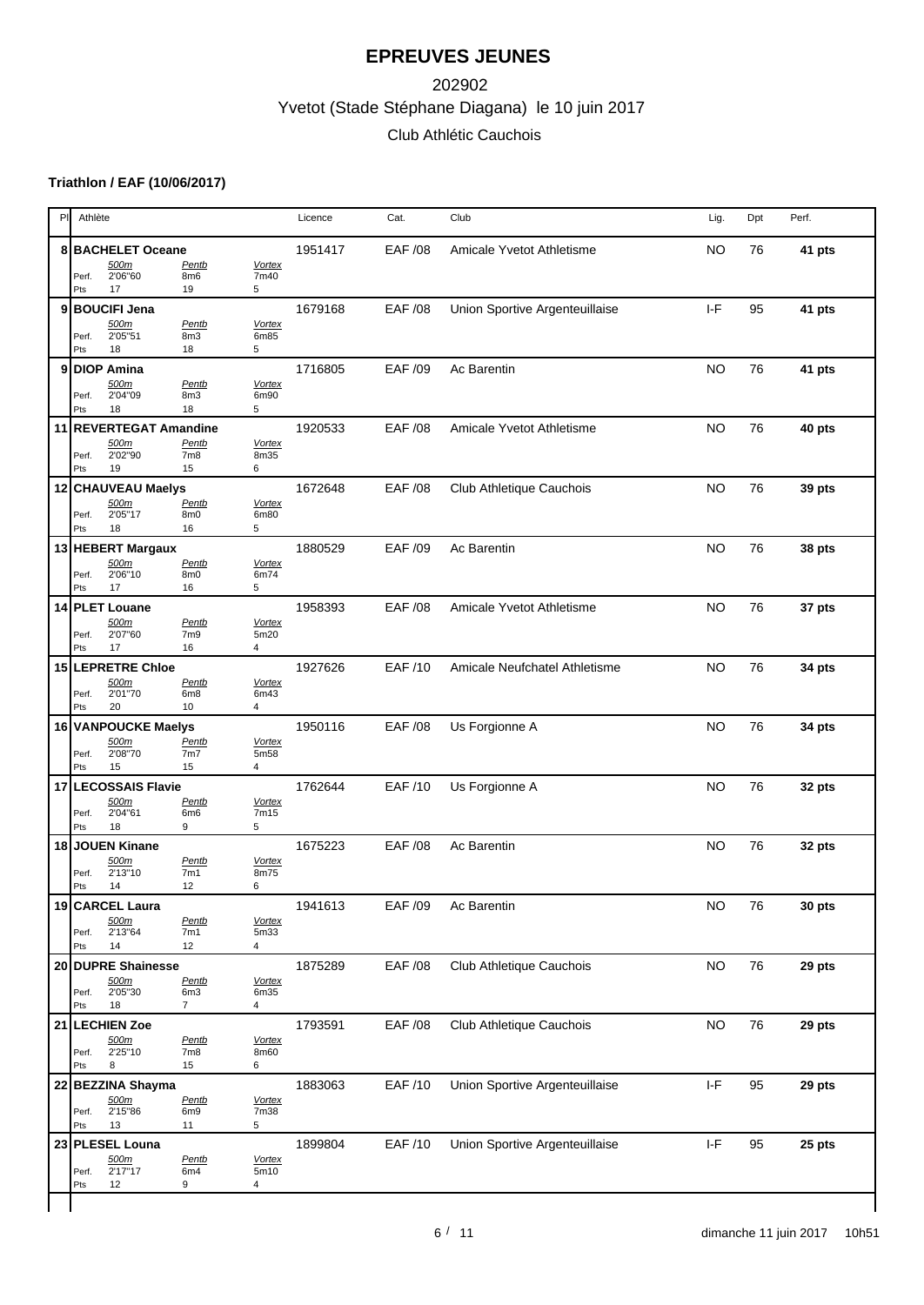# Yvetot (Stade Stéphane Diagana) le 10 juin 2017 202902 Club Athlétic Cauchois

### **Triathlon / EAF (10/06/2017)**

| PI | Athlète                                                                                                                                   | Licence | Cat.           | Club                           | Lig.      | Dpt | Perf.  |
|----|-------------------------------------------------------------------------------------------------------------------------------------------|---------|----------------|--------------------------------|-----------|-----|--------|
|    | 24 BRARD GRUEL Selene<br>500m<br>Pentb<br><b>Vortex</b><br>2'19"90<br>6m3<br>4m74<br>Perf.<br>3<br>11<br>$\overline{7}$<br>Pts            | 1896901 | <b>EAF /09</b> | Ac Barentin                    | <b>NO</b> | 76  | 21 pts |
|    | 25 BELGHIT Safa<br>500m<br>Pentb<br>Vortex<br>2'29"33<br>6m <sub>6</sub><br>6m26<br>Perf.<br>$\overline{7}$<br>$\overline{4}$<br>Pts<br>9 | 1883031 | EAF /09        | Union Sportive Argenteuillaise | $I-F$     | 95  | 20 pts |
|    | 25 MAUDUIT Alice<br>500m<br><b>Vortex</b><br>Pentb<br>2'23"60<br>5m9<br>5m14<br>Perf.<br>$\overline{7}$<br>$\overline{4}$<br>Pts<br>9     | 1913745 | <b>EAF/10</b>  | Amicale Neufchatel Athletisme  | <b>NO</b> | 76  | 20 pts |
|    | 27 SOUDAIS Anabelle<br>500m<br>Pentb<br><b>Vortex</b><br>2'27"00<br>5 <sub>m9</sub><br>4m30<br>Perf.<br>$\overline{7}$<br>3<br>Pts<br>8   | 1920457 | <b>DIF /11</b> | Amicale Yvetot Athletisme      | <b>NO</b> | 76  | 18 pts |
|    | 28 DIABIRA Naima<br>500m<br>Pentb<br><b>Vortex</b><br>2'40"26<br>6m7<br>6m14<br>Perf.<br>3<br>$\overline{4}$<br>Pts<br>10                 | 1922966 | EAF /08        | Union Sportive Argenteuillaise | $I-F$     | 95  | 17 pts |
|    | 29 DRIEU Emma<br>500m<br>Pentb<br><b>Vortex</b><br>2'30"48<br>5m7<br>4m20<br>Perf.<br>3<br>Pts<br>$\overline{7}$<br>5                     | 1880537 | <b>EAF /09</b> | Ac Barentin                    | <b>NO</b> | 76  | 15 pts |
|    | 30 LECOSSAIS Alix<br>Pentb<br>500m<br><b>Vortex</b><br>2'36"60<br>5m6<br>4m80<br>Perf.<br>5<br>5<br>3<br>Pts                              | 1872164 | <b>EAF/11</b>  | Us Forgionne A                 | <b>NO</b> | 76  | 13 pts |
|    | 31 AZARINI Jenn<br>500m<br>Pentb<br>Vortex<br>2'39"80<br>5m6<br>2m68<br>Perf.<br>$\overline{2}$<br>5<br>4<br>Pts                          |         | EAF/           |                                |           |     | 11 pts |
|    | 32 TAZIBT Lila<br>500m<br>Pentb<br><b>Vortex</b><br>2'43"90<br>5m6<br>2m75<br>Perf.<br>$\overline{2}$<br>$\overline{2}$<br>5<br>Pts       |         | EAF/           |                                |           |     | 9 pts  |
|    | C DUYCK Jade<br>500m<br>Pentb<br><b>Vortex</b><br>2'31"00<br>5m8<br>Perf.<br>3m91<br>6<br>6<br>3<br>Pts                                   | 1896998 | EAF/           | Ac Barentin                    | <b>NO</b> | 76  | 15 pts |

### **Triathlon / EAM (10/06/2017)**

|              |                      |                                |                                                                                          | Licence | Cat.           | Club                           | Lig.      | Dpt | Perf.  |
|--------------|----------------------|--------------------------------|------------------------------------------------------------------------------------------|---------|----------------|--------------------------------|-----------|-----|--------|
| Perf.<br>Pts | 500m<br>1'38"5<br>35 | Pentb<br>9 <sub>m0</sub><br>17 | <b>Vortex</b><br>8m60<br>3                                                               |         | <b>EAM /09</b> | Us Forgionne A                 | <b>NO</b> | 76  | 55 pts |
| Perf.<br>Pts | 500m<br>1'43"9<br>30 | Pentb<br>8m <sub>8</sub><br>16 | <b>Vortex</b><br>12m20<br>6                                                              | 1561258 | <b>EAM /08</b> | Union Sportive Argenteuillaise | $I-F$     | 95  | 52 pts |
| Perf.<br>Pts | 500m<br>1'42"3<br>31 | Pentb<br>8m9<br>17             | <b>Vortex</b><br>8m30<br>3                                                               | 1685096 | <b>EAM /08</b> | Us Forgionne A                 | <b>NO</b> | 76  | 51 pts |
| Perf.<br>Pts | 500m<br>1'50"2<br>25 | Pentb<br>8m <sub>5</sub><br>15 | Vortex<br>14m60<br>11                                                                    | 1759226 | <b>EAM /08</b> | Ac Barentin                    | <b>NO</b> | 76  | 51 pts |
| PI.          |                      | Athlète                        | 1 FOURNIER Matheo<br>2 PREZEAU Mathis<br><b>3 TALON Corentin</b><br>4 BRARD GRUEL Hector |         |                |                                |           |     |        |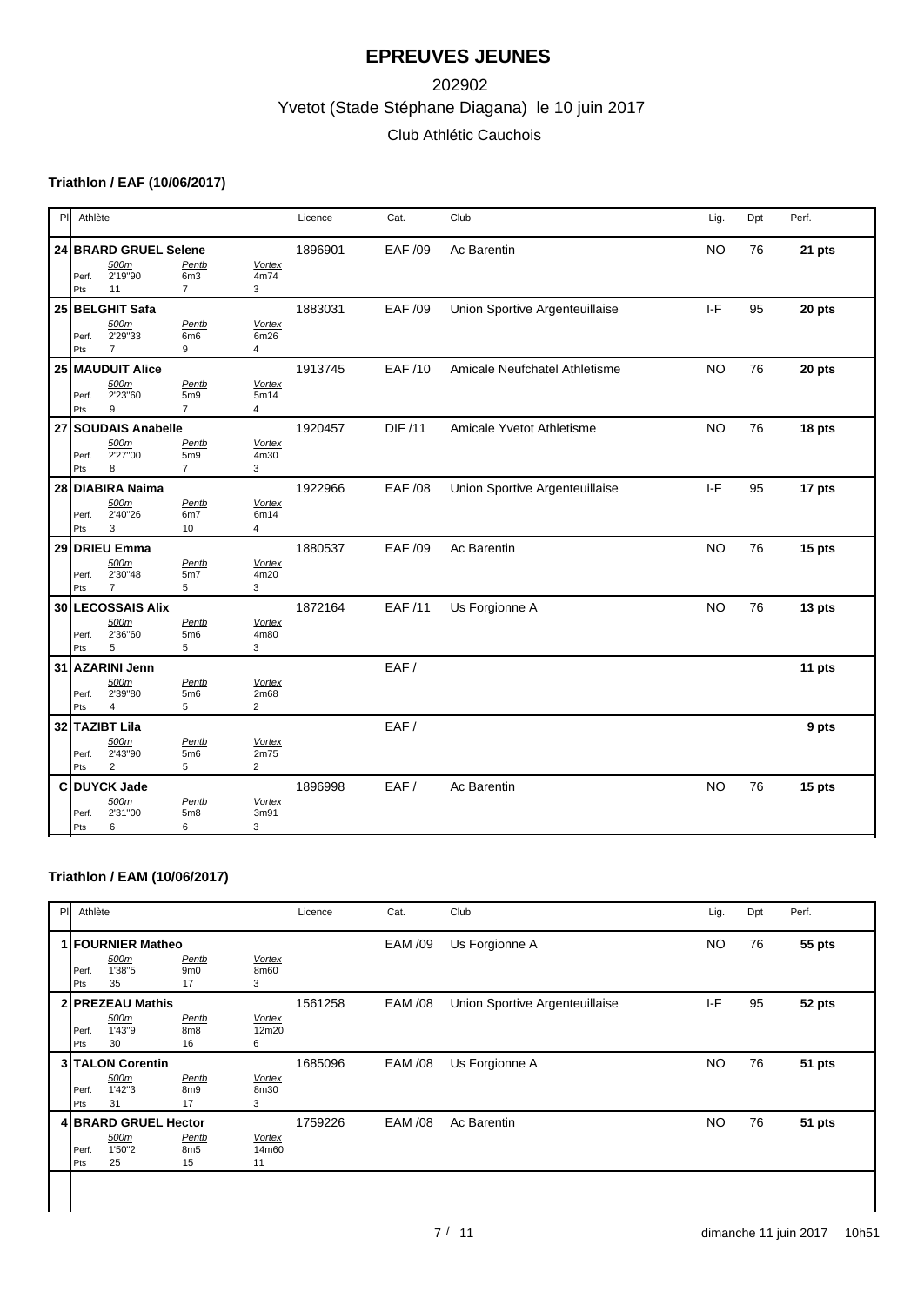# Yvetot (Stade Stéphane Diagana) le 10 juin 2017 202902 Club Athlétic Cauchois

### **Triathlon / EAM (10/06/2017)**

|   |                   |                                            |                                |                                          |         |                |                                  |           | Dpt | Perf.  |
|---|-------------------|--------------------------------------------|--------------------------------|------------------------------------------|---------|----------------|----------------------------------|-----------|-----|--------|
|   | Perf.             | 5 BAUMANN Augustin<br>500m<br>1'46"7       | <b>Pentb</b><br>8m7            | <b>Vortex</b><br>9m70                    | 1873944 | <b>EAM /08</b> | Ac Barentin                      | <b>NO</b> | 76  | 48 pts |
|   | Pts               | 28                                         | 16                             | 4                                        |         |                |                                  |           |     |        |
| 6 | Perf.             | <b>GINFRAY Matheo</b><br>500m<br>1'46"8    | Pentb<br>8m2                   | <b>Vortex</b><br>11m40                   | 1909413 | <b>EAM /08</b> | Club Athletique Cauchois         | <b>NO</b> | 76  | 46 pts |
|   | Pts               | 28                                         | 13                             | 5                                        |         |                |                                  |           |     |        |
| 7 | Perf.             | <b>MIGNOT Timeo</b><br>500m<br>1'48"5      | Pentb<br>8m8                   | <b>Vortex</b><br>9m40                    | 1914887 | <b>EAM /08</b> | Ac Barentin                      | <b>NO</b> | 76  | 46 pts |
|   | Pts               | 27                                         | 16                             | 3                                        |         |                |                                  |           |     |        |
|   | Perf.             | 8 LELIEVRE Raphael<br>500m<br>1'47"1       | Pentb<br>8m3                   | <b>Vortex</b><br>9m10                    | 1914895 | <b>EAM /08</b> | Ac Barentin                      | <b>NO</b> | 76  | 44 pts |
|   | Pts               | 27                                         | 14                             | 3                                        |         |                |                                  |           |     |        |
|   | Perf.<br>Pts      | 9 SANNIER Tymothee<br>500m<br>1'50"4<br>25 | Pentb<br>8m0<br>12             | <b>Vortex</b><br>10m70<br>4              | 1897263 | <b>EAM /08</b> | Ac Barentin                      | <b>NO</b> | 76  | 41 pts |
|   |                   | 10 ELEORE MONDESIR Noah                    |                                |                                          | 1946283 | <b>EAM /08</b> | Union Sportive Argenteuillaise   | $I-F$     | 95  | 41 pts |
|   | Perf.<br>Pts      | 500m<br>1'54"7<br>23                       | Pentb<br>8m3<br>14             | <b>Vortex</b><br>10m10<br>4              |         |                |                                  |           |     |        |
|   |                   | 11 REDAIRI Adem                            |                                |                                          | 1679147 | <b>EAM /09</b> | Union Sportive Argenteuillaise   | $I-F$     | 95  | 40 pts |
|   | Perf.<br>Pts      | 500m<br>1'53"1<br>23                       | Pentb<br>8m2<br>13             | <b>Vortex</b><br>10m80<br>4              |         |                |                                  |           |     |        |
|   |                   | 12 RICAUX Robin                            |                                |                                          | 1679686 | <b>EAM /08</b> | Amicale Neufchatel Athletisme    | <b>NO</b> | 76  | 38 pts |
|   | Perf.<br>Pts      | 500m<br>1'56"8<br>21                       | Pentb<br>8m1<br>13             | <b>Vortex</b><br>10m30<br>$\overline{4}$ |         |                |                                  |           |     |        |
|   |                   | 13 SACI Sami                               |                                |                                          | 1945769 | <b>EAM /08</b> | Union Sportive Argenteuillaise   | $I-F$     | 95  | 37 pts |
|   | Perf.<br>Pts      | 500m<br>2'02"1<br>17                       | Pentb<br>9 <sub>m0</sub><br>17 | <b>Vortex</b><br>8m80<br>3               |         |                |                                  |           |     |        |
|   |                   | 14 HOUARD Pierre                           |                                |                                          | 1893903 | <b>EAM /08</b> | Ac Barentin                      | <b>NO</b> | 76  | 35 pts |
|   | Perf.<br>Pts      | 500m<br>2'03"0<br>17                       | Pentb<br>8m4<br>14             | <b>Vortex</b><br>9m90<br>4               |         |                |                                  |           |     |        |
|   |                   | 14 PASTEUR Mathys                          |                                |                                          | 1697185 | EAM /08        | Amicale Neufchatel Athletisme    | <b>NO</b> | 76  | 35 pts |
|   | Perf.<br>Pts      | 500m<br>2'04"1<br>16                       | Pentb<br>9 <sub>m0</sub><br>17 | <b>Vortex</b><br>7m60<br>2               |         |                |                                  |           |     |        |
|   |                   | 16 DELAUNAY Romain                         |                                |                                          | 1690248 |                | EAM /09 Club Athletique Cauchois | NO.       | 76  | 34 pts |
|   | Perf.<br>Pts      | 500m<br>2'04"7<br>16                       | Pentb<br>7m <sub>9</sub><br>12 | <b>Vortex</b><br>12m10<br>6              |         |                |                                  |           |     |        |
|   |                   | 17 DELOZIERE Timothe                       |                                |                                          | 1856831 | <b>EAM /08</b> | Ac Barentin                      | <b>NO</b> | 76  | 33 pts |
|   | Perf.<br>Pts      | 500m<br>2'00''4<br>18                      | <u>Pentb</u><br>7m7<br>11      | <b>Vortex</b><br>10m70<br>4              |         |                |                                  |           |     |        |
|   |                   | 18 COLANGE FRAMMERY Arthur                 |                                |                                          | 1778259 | <b>EAM /09</b> | Us Forgionne A                   | <b>NO</b> | 76  | 32 pts |
|   | Perf.<br>Pts      | 500m<br>2'01"8<br>18                       | Pentb<br>7m7<br>11             | <b>Vortex</b><br>9m40<br>3               |         |                |                                  |           |     |        |
|   | 19 LECROQ Raphael |                                            |                                |                                          | 1862975 | <b>EAM /08</b> | Club Athletique Cauchois         | <b>NO</b> | 76  | 31 pts |
|   | Perf.<br>Pts      | <u>500m</u><br>2'05"0<br>16                | Pentb<br>7m7<br>11             | <b>Vortex</b><br>9m70<br>$\overline{4}$  |         |                |                                  |           |     |        |
|   |                   | 19 SANNIER Edgar<br>500m                   | Pentb                          | <b>Vortex</b>                            | 1761443 | <b>EAM /09</b> | Us Forgionne A                   | <b>NO</b> | 76  | 31 pts |
|   | Perf.<br>Pts      | 2'04''5<br>16                              | 7m <sub>6</sub><br>10          | 11m30<br>5                               |         |                |                                  |           |     |        |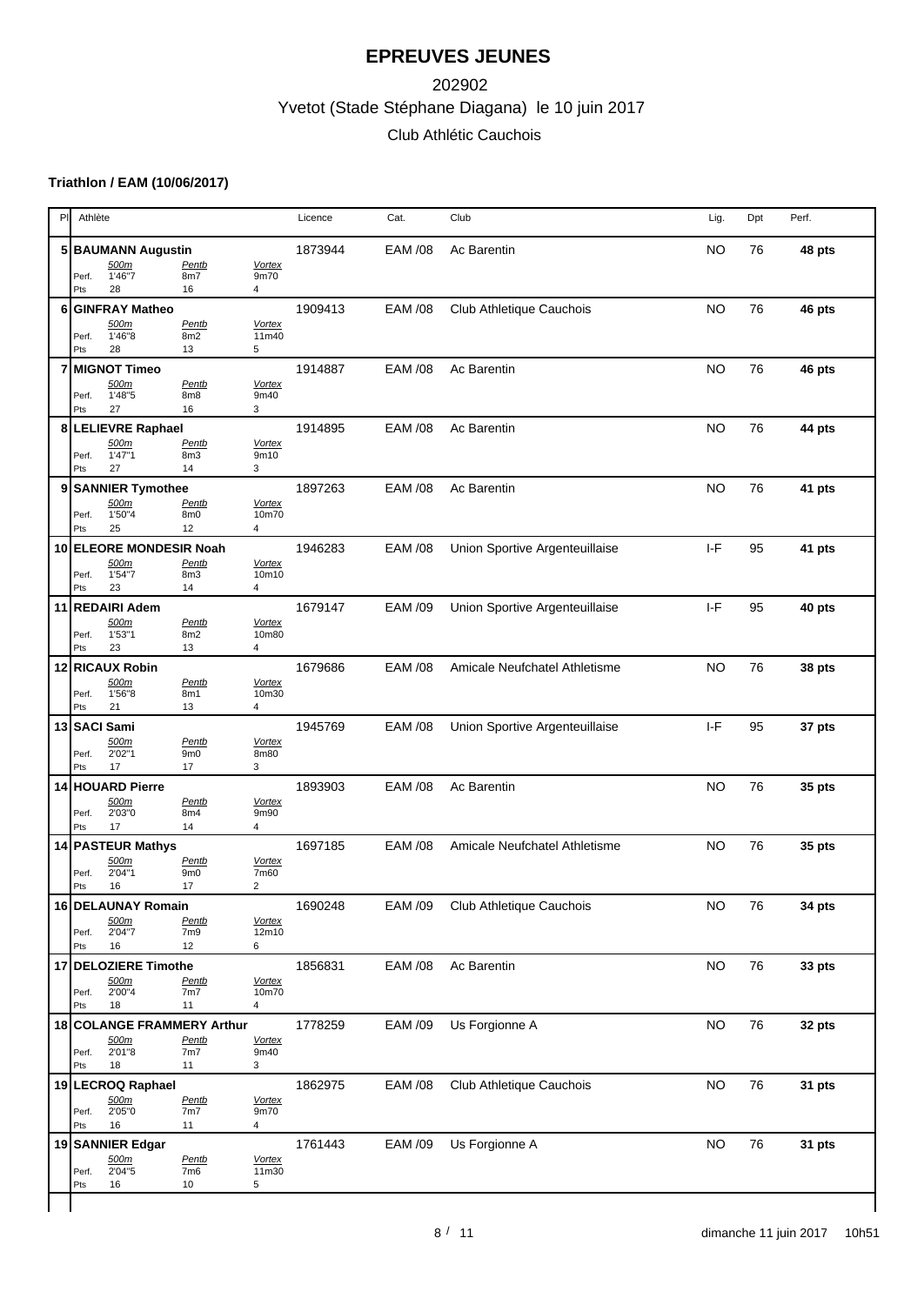# Yvetot (Stade Stéphane Diagana) le 10 juin 2017 202902 Club Athlétic Cauchois

### **Triathlon / EAM (10/06/2017)**

| P  | Athlète                                            |                                                   |                                         | Licence | Cat.           | Club                           | Lig.                                            | Dpt | Perf.  |
|----|----------------------------------------------------|---------------------------------------------------|-----------------------------------------|---------|----------------|--------------------------------|-------------------------------------------------|-----|--------|
| 21 | <b>GREBOVAL Nolan</b><br>500m                      | Pentb                                             | <b>Vortex</b>                           | 1599053 | EAM /09        | Ac Barentin                    | <b>NO</b>                                       | 76  | 30 pts |
|    | 2'03"9<br>Perf.<br>17<br>Pts                       | 7m <sub>6</sub><br>10                             | 8m90<br>3                               |         |                |                                |                                                 |     |        |
|    | 22 MERA Elijah                                     |                                                   |                                         | 1946362 | <b>EAM /09</b> | Union Sportive Argenteuillaise | $I-F$                                           | 95  | 28 pts |
|    | 500m<br>1'58"1<br>Perf.<br>20<br>Pts               | Pentb<br>7m0<br>$\overline{7}$                    | Vortex<br>5m00<br>$\mathbf{1}$          |         |                |                                |                                                 |     |        |
| 23 | <b>CLAISSE Adrien</b>                              |                                                   |                                         | 1913729 | <b>EAM/10</b>  | Amicale Neufchatel Athletisme  | <b>NO</b>                                       | 76  | 27 pts |
|    | 500m<br>2'02"3<br>Perf.<br>17<br>Pts               | Pentb<br>7m4<br>9                                 | <b>Vortex</b><br>5m90<br>$\mathbf{1}$   |         |                |                                |                                                 |     |        |
|    | 24 TAZIBT Elyes                                    |                                                   |                                         | 1777293 | <b>EAM /08</b> | Union Sportive Argenteuillaise | $I-F$                                           | 95  | 26 pts |
|    | 500m<br>2'03"3<br>Perf.<br>17<br>Pts               | Pentb<br>6m <sub>9</sub><br>$\overline{7}$        | <b>Vortex</b><br>7m50<br>$\overline{c}$ |         |                |                                |                                                 |     |        |
| 25 | <b>GENTIEN Johan</b>                               |                                                   |                                         | 1842150 | <b>EAM /10</b> | Ac Barentin                    | <b>NO</b>                                       | 76  | 24 pts |
|    | 500m<br>1'58"6<br>Perf.<br>20<br>Pts               | Pentb<br>6m1<br>3                                 | <b>Vortex</b><br>6m40<br>$\mathbf{1}$   |         |                |                                |                                                 |     |        |
|    | 26 FAVIER Romain                                   |                                                   |                                         | 1902436 | <b>EAM /09</b> | Ac Barentin                    | <b>NO</b>                                       | 76  | 24 pts |
|    | 500m<br>2'13"6<br>Perf.<br>12<br>Pts               | Pentb<br>7 <sub>m3</sub><br>9                     | <b>Vortex</b><br>8m20<br>3              |         |                |                                |                                                 |     |        |
| 27 | LOUAS Joseph                                       |                                                   |                                         | 1872178 | <b>EAM /08</b> | Us Forgionne A                 | <b>NO</b>                                       | 76  | 22 pts |
|    | 500m<br>2'08"7<br>Perf.<br>14<br>Pts               | <b>Pentb</b><br>6m <sub>9</sub><br>$\overline{7}$ | <b>Vortex</b><br>5m20<br>$\mathbf{1}$   |         |                |                                |                                                 |     |        |
|    | 28 CITERNE Rayan                                   |                                                   |                                         | 1902412 | <b>EAM /08</b> | Club Athletique Cauchois       | <b>NO</b>                                       | 76  | 22 pts |
|    | 500m<br>2'23"3<br>Perf.<br>$\overline{7}$          | Pentb<br>7m <sub>6</sub><br>10                    | Vortex<br>11m30<br>5                    |         |                |                                |                                                 |     |        |
| 29 | Pts<br><b>CHARTUZET Martin</b>                     |                                                   |                                         | 1652925 | <b>EAM /08</b> | Club Athletique Cauchois       | <b>NO</b>                                       | 76  | 19 pts |
|    | 500m<br>2'18"8<br>Perf.                            | Pentb<br>7m1                                      | <b>Vortex</b><br>7m00                   |         |                |                                |                                                 |     |        |
|    | 9<br>Pts<br>30 FAUJOUR Zacharie                    | 8                                                 | $\overline{2}$                          | 1951419 | <b>EAM /09</b> | Amicale Yvetot Athletisme      | <b>NO</b>                                       | 76  | 17 pts |
|    | 500m<br>2'15"9<br>Perf.                            | Pentb<br>6m4                                      | <b>Vortex</b><br>5m30                   |         |                |                                |                                                 |     |        |
| 31 | 11<br>Pts<br><b>DUYCK Gautier</b>                  | 5                                                 | $\mathbf{1}$                            | 1896987 | <b>EAM /09</b> | Ac Barentin                    | <b>NO</b>                                       | 76  | 17 pts |
|    | 500m<br>2'16"0<br>Perf.<br>10                      | Pentb<br>6m <sub>8</sub><br>6                     | <b>Vortex</b><br>6m00<br>$\mathbf{1}$   |         |                |                                |                                                 |     |        |
|    | Pts<br>32 LECLERC Enzo                             |                                                   |                                         | 1783462 |                | EAM /10 Ac Barentin            | NO                                              | 76  | 16 pts |
|    | 500m<br>2'18"5<br>Perf.<br>$\boldsymbol{9}$<br>Pts | <b>Pentb</b><br>6m7<br>6                          | <b>Vortex</b><br>5m90<br>$\mathbf{1}$   |         |                |                                |                                                 |     |        |
|    | 33 DUFOUR Axel                                     |                                                   |                                         | 1943765 | <b>EAM/10</b>  | Amicale Neufchatel Athletisme  | <b>NO</b>                                       | 76  | 14 pts |
|    | 500m<br>2'16"0<br>Perf.<br>10<br>Pts               | Pentb<br>6m1<br>3                                 | Vortex<br>4m60<br>$\mathbf{1}$          |         |                |                                |                                                 |     |        |
|    | 34 CHIHEB Anis                                     |                                                   |                                         | 1897466 | EAM /10        | Union Sportive Argenteuillaise | $\ensuremath{\mathsf{I}}\ensuremath{\text{-F}}$ | 95  | 13 pts |
|    | 500m<br>2'22"6<br>Perf.<br>Pts<br>$\overline{7}$   | Pentb<br>6m4<br>5                                 | <b>Vortex</b><br>4m60                   |         |                |                                |                                                 |     |        |
|    | 35 GRUEL Guilbaut                                  |                                                   | $\mathbf{1}$                            | 1914880 | <b>EAM /09</b> | Ac Barentin                    | <b>NO</b>                                       | 76  | 11 pts |
|    | 500m<br>2'25"6<br>Perf.<br>Pts<br>6                | Pentb<br>6m2<br>$\overline{4}$                    | <b>Vortex</b><br>4m60<br>$\mathbf{1}$   |         |                |                                |                                                 |     |        |
|    | 36 FLEURY Johan                                    |                                                   |                                         | 1880559 | <b>EAM /09</b> | Ac Barentin                    | <b>NO</b>                                       | 76  | 7 pts  |
|    | 500m<br>2'30"3<br>Perf.                            | <b>Vortex</b><br>4m50                             | Pentb<br>5m4                            |         |                |                                |                                                 |     |        |
|    | 5<br>Pts                                           | $\mathbf{1}$                                      | $\mathbf{1}$                            |         |                |                                |                                                 |     |        |
|    |                                                    |                                                   |                                         |         |                |                                |                                                 |     |        |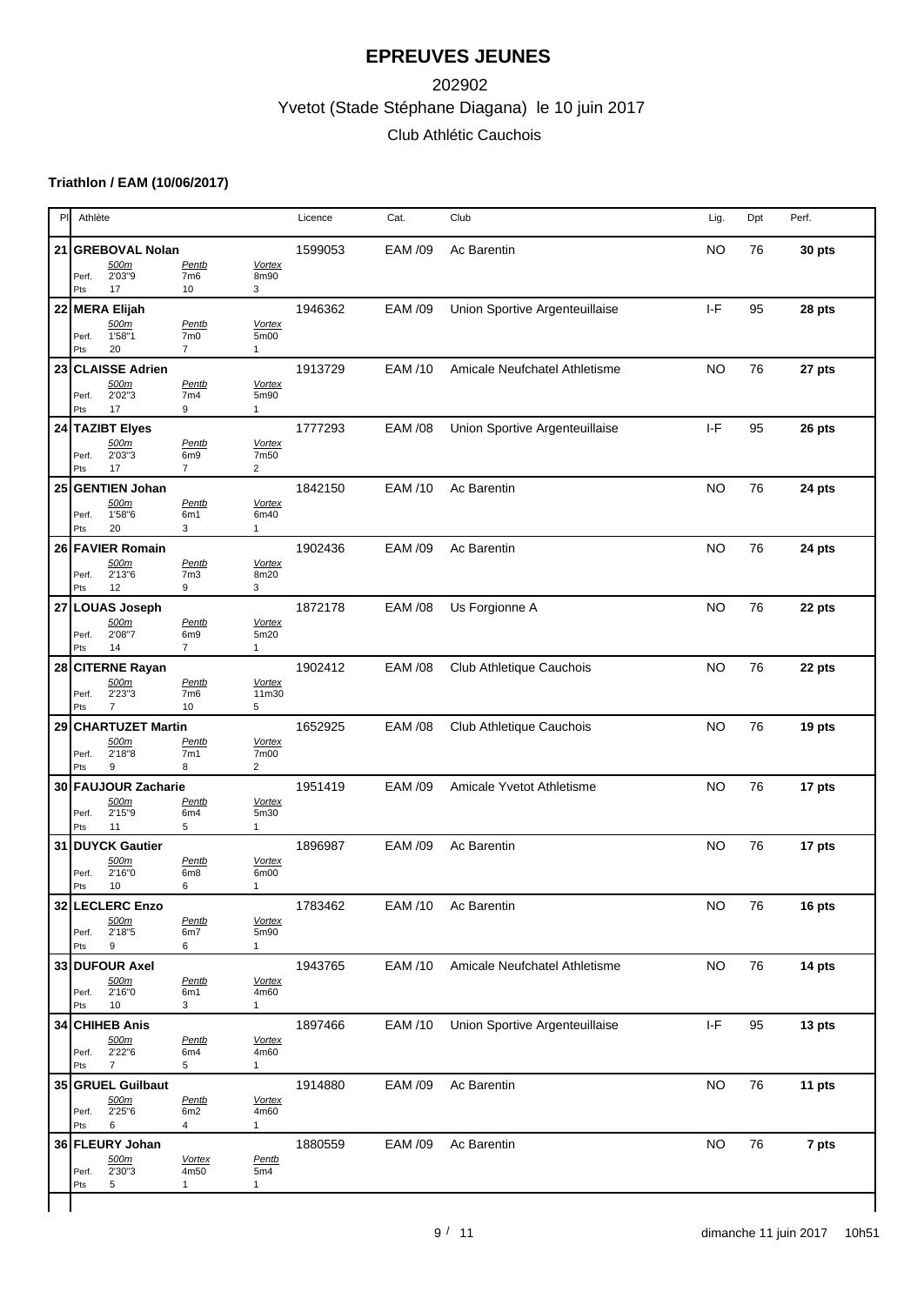# Yvetot (Stade Stéphane Diagana) le 10 juin 2017 202902 Club Athlétic Cauchois

### **Triathlon / EAM (10/06/2017)**

| PI | Athlète      |                                            |                                            |                       | Licence | Cat.    | Club                           | Lig.      | Dpt | Perf. |
|----|--------------|--------------------------------------------|--------------------------------------------|-----------------------|---------|---------|--------------------------------|-----------|-----|-------|
|    | Perf.<br>Pts | 36 BELGHARRI Kenzo<br>500m<br>2'55"1       | <b>Pentb</b><br>6 <sub>m</sub> 5<br>5      | <b>Vortex</b><br>4m80 | 1888007 | EAM /10 | Union Sportive Argenteuillaise | IF        | 95  | 7 pts |
|    | Perf.<br>Pts | 38 ATTAUD Alexandre<br>500m<br>2'36"3<br>3 | Pentb<br>5m <sub>7</sub><br>$\overline{2}$ | <b>Vortex</b><br>4m70 | 1901771 | EAM /10 | Union Sportive Argenteuillaise | $I-F$     | 95  | 6 pts |
|    | Perf.<br>Pts | 39 STALIN-PIEDNOEL Kenzo<br>500m<br>2'51"5 | <b>Vortex</b><br>4m10                      | Pentb<br>4m6          | 1958838 | EAM /10 | Amicale Yvetot Athletisme      | <b>NO</b> | 76  | 3 pts |
|    | Perf.<br>Pts | 39 LEGER Pablo<br>500m<br>2'41"4           | <b>Vortex</b><br>5m70                      | Pentb<br>5m5          | 1909470 | EAM /10 | Club Athletique Cauchois       | <b>NO</b> | 76  | 3 pts |
|    | Perf.<br>Pts | 39 BONNET Armand<br>500m<br>3'16''3        | <b>Vortex</b><br>4m40                      | Pentb<br>5m3          | 1883104 | EAM /10 | Union Sportive Argenteuillaise | $I-F$     | 95  | 3 pts |

### **Triathlon / POM (10/06/2017)**

| P | Athlète      |                          |                  | Licence           | Cat.           | Club                           | Lig.      | Dpt | Perf.  |
|---|--------------|--------------------------|------------------|-------------------|----------------|--------------------------------|-----------|-----|--------|
|   |              | THEVENET Nathan<br>1000m | Pds2             | 1295203<br>Longju | <b>POM /06</b> | Club Athletique Cauchois       | <b>NO</b> | 76  | 81 pts |
|   | Perf.        | 3'18"4                   | 7m26             | 4m04 (NC)         |                |                                |           |     |        |
|   | Pts          | 36                       | 16               | 29                |                |                                |           |     |        |
| 2 |              | <b>THEVENET Theo</b>     |                  | 1295207           | <b>POM /06</b> | Club Athletique Cauchois       | <b>NO</b> | 76  | 68 pts |
|   |              | 1000m                    | Pds2             | Longju            |                |                                |           |     |        |
|   | Perf.<br>Pts | 3'24"1<br>32             | 6m33<br>13       | 3m67 (NC)<br>23   |                |                                |           |     |        |
|   |              | 3 LYSKAWA Noe            |                  | 1503677           | <b>POM /06</b> | Amicale Neufchatel Athletisme  | <b>NO</b> | 76  | 52 pts |
|   |              | 1000m                    | Pds2             | Longju            |                |                                |           |     |        |
|   | Perf.        | 3'51"0                   | 6m86             | 3m22 (NC)         |                |                                |           |     |        |
|   | Pts          | 21                       | 15               | 16                |                |                                |           |     |        |
|   |              | <b>FELIHO Evann</b>      |                  | 1696795           | <b>POM /07</b> | Ac Barentin                    | <b>NO</b> | 76  | 51 pts |
|   |              | 1000 M<br>6'44"9         | Pds2             | Longju            |                |                                |           |     |        |
|   | Perf.<br>Pts | 23                       | 6m23<br>13       | 3m19 (NC)<br>15   |                |                                |           |     |        |
|   |              | 5 OUVRY Arthur           |                  | 1882949           | <b>POM /06</b> |                                | <b>NO</b> | 76  |        |
|   |              | 1000m                    | Pds2             | Longju            |                | Club Athletique Cauchois       |           |     | 51 pts |
|   | Perf.        | 3'56"5                   | 7m03             | 3m25 (NC)         |                |                                |           |     |        |
|   | Pts          | 20                       | 15               | 16                |                |                                |           |     |        |
|   |              | 6 BOUMAHRAT Adam         |                  | 1888037           | <b>POM /06</b> | Union Sportive Argenteuillaise | I-F       | 95  | 46 pts |
|   |              | 1000m                    | Pds2             | Longju            |                |                                |           |     |        |
|   | Perf.<br>Pts | 3'56"2<br>20             | 5m91<br>11       | 3m18 (NC)<br>15   |                |                                |           |     |        |
|   |              | <b>RENAULT Raphael</b>   |                  | 1873992           | <b>POM /06</b> | Ac Barentin                    | <b>NO</b> | 76  | 45 pts |
|   |              | 1000m                    | Pds2             | Longju            |                |                                |           |     |        |
|   | Perf.        | 4'06"8                   | 5m <sub>52</sub> | 3m55 (NC)         |                |                                |           |     |        |
|   | Pts          | 17                       | $\overline{7}$   | 21                |                |                                |           |     |        |
|   |              | 8 MIRA Antoine           |                  | 1590837           | <b>POM /07</b> | Ac Barentin                    | <b>NO</b> | 76  | 43 pts |
|   |              | 1000 M<br>7'03"5         | Pds2             | Longju            |                |                                |           |     |        |
|   | Perf.<br>Pts | 20                       | 5m92<br>11       | 3m02 (NC)<br>12   |                |                                |           |     |        |
|   |              | 9 HUGUERRE Eliot         |                  | 1731792           | <b>POM /07</b> | Ac Barentin                    | <b>NO</b> | 76  | 43 pts |
|   |              | 1000m                    | Pds2             | Longju            |                |                                |           |     |        |
|   |              | 3'57"8                   | 6m10             | 2m95 (NC)         |                |                                |           |     |        |
|   | Perf.<br>Pts | 19                       | 13               | 11                |                |                                |           |     |        |